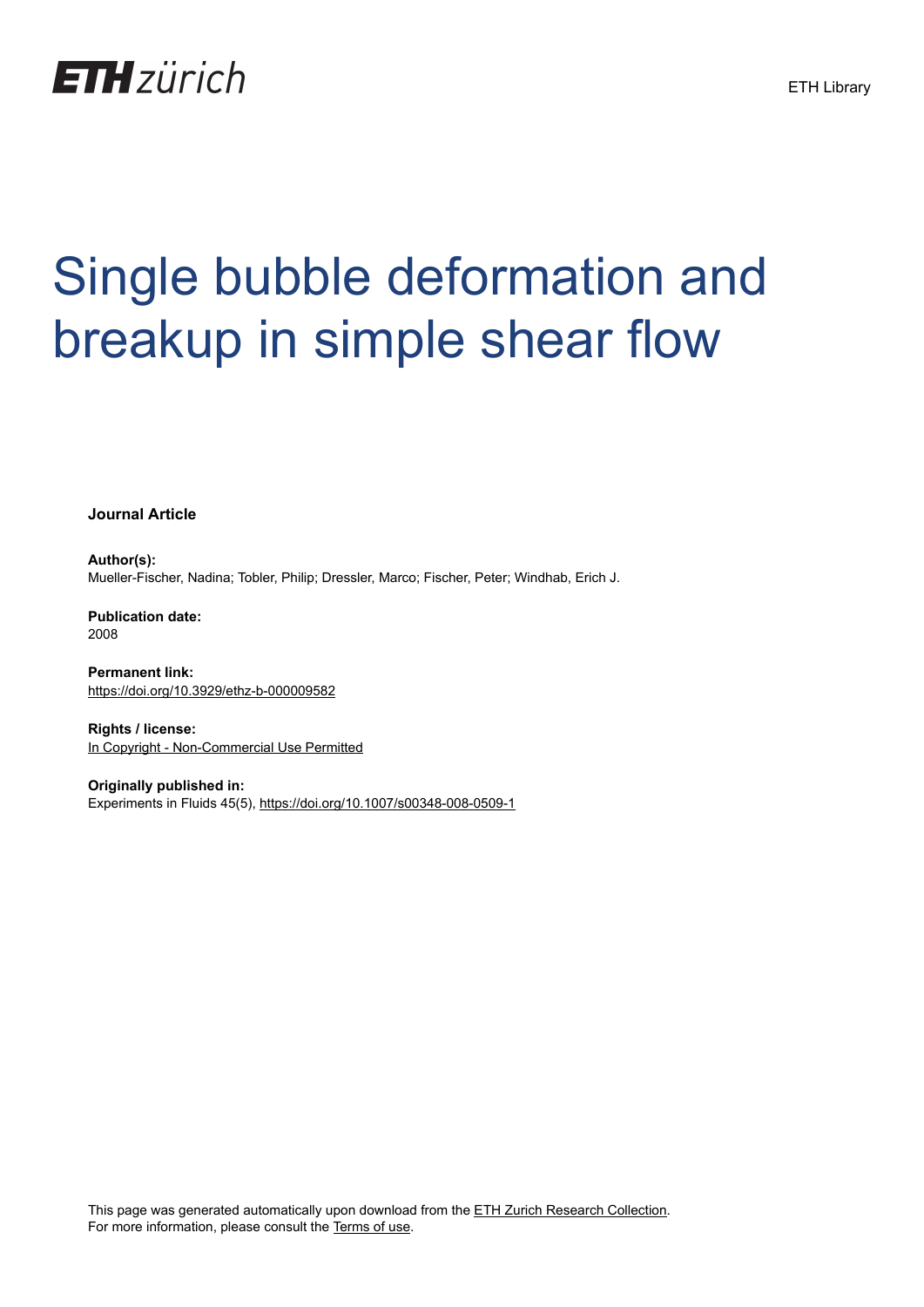RESEARCH ARTICLE

# Single bubble deformation and breakup in simple shear flow

Nadina Müller-Fischer · Philip Tobler · Marco Dressler · Peter Fischer · Erich J. Windhab

Received: 14 March 2008 / Revised: 12 April 2008 / Accepted: 14 April 2008 / Published online: 1 May 2008 Springer-Verlag 2008

Abstract Experiments in a parallel band apparatus and a transparent concentric cylinder device allow the observation of bubble deformation (shape and orientation) and breakup as a function of the viscosity ratio  $\lambda$  and the Capillary number Ca. For viscosity ratios between  $3.1 \times 10^{-7}$  and  $6.7 \times 10^{-8}$ , critical Capillary numbers  $Ca<sub>c</sub>$  for bubble breakup between 29 and 45 are found. It is furthermore shown that in the given parameter space no clear distinction between tip breakup and fracture can be made for bubbles.

#### List of symbols

| B                 | minor axis (m)                    |
|-------------------|-----------------------------------|
| Ca                | Capillary number                  |
| Ca <sub>c</sub>   | critical Capillary number         |
| D                 | deformation                       |
| g                 | gravity constant (m $s^{-2}$ )    |
| $\dot{\gamma}$    | shear rate $(s^{-1})$             |
| $\eta_{\rm disp}$ | disperse phase viscosity (Pa s)   |
| $\eta_{\rm cont}$ | continuous phase viscosity (Pa s) |
| L                 | major axis (m)                    |
| λ                 | viscosity ratio                   |
| r                 | radius (m)                        |
|                   |                                   |

N. Müller-Fischer · P. Tobler · M. Dressler · P. Fischer · E. J. Windhab Institute of Food Science and Nutrition, ETH Zurich, 8092 Zurich, Switzerland

P. Fischer e-mail: peter.fischer@ilw.agrl.ethz.ch

N. Müller-Fischer  $(\boxtimes)$ Bühler AG, 9240 Uzwil, Switzerland e-mail: nadina.mueller-fischer@buhlergroup.com

| $r_{\rm B, orbit}$         | radius of bubble orbit (m)                 |  |  |
|----------------------------|--------------------------------------------|--|--|
| $R_i$                      | radius of inner cylinder (m)               |  |  |
| $R_{\alpha}$               | radius of outer cylinder (m)               |  |  |
| Re                         | Reynolds number                            |  |  |
| $\rho$                     | density (kg m <sup><math>-3</math></sup> ) |  |  |
| σ                          | interfacial tension (N m <sup>-1</sup> )   |  |  |
| Θ                          | rotation angle $(°)$                       |  |  |
| $v_{\rm St}$               | Stokes velocity (m $s^{-1}$ )              |  |  |
| $\omega$                   | angular velocity $(s^{-1})$                |  |  |
| $\mathcal{X}_{\mathbf{R}}$ | bubble diameter (m)                        |  |  |

## 1 Introduction

The deformation and breakup of bubbles in a surrounding fluid is an important unit operation in foaming processes. To design foaming processes that allow tailor-made foams to be produced there is considerable interest to study the mechanics of bubble breakup and flow (Müller-Fischer et al. [2007a](#page-10-0), [b](#page-10-0)). In foaming processes bubbles are subjected to flow stresses such as viscous friction (shear and elongation) or inertia stresses (turbulent flow). Depending on the strength of applied stresses, deformation and eventually break up into smaller bubbles occurs. In most cases, research focuses on bubble breakup in turbulent flow and on bubble break-up for  $\text{Re} \rightarrow \infty$ . Excellent overviews to the area are available (e.g. Lasheras et al. [2002;](#page-10-0) Risso and Fabre [1998](#page-10-0); Revuelta et al. [2006](#page-10-0); Rodríguez-Rodríguez et al. [2006;](#page-10-0) Gordillo and Perez-Saborid [2006](#page-10-0)). On the other hand, research on single bubble mechanics is rare. Studies by Canedo et al. [\(1993](#page-10-0)) and Rust and Manga [\(2002](#page-10-0)) were focused on bubble deformation, whereas reports on single bubble breakup in simple shearing flow have not been reported. In particular, no data on critical deformations exist for the boundary conditions applied in this work, i.e.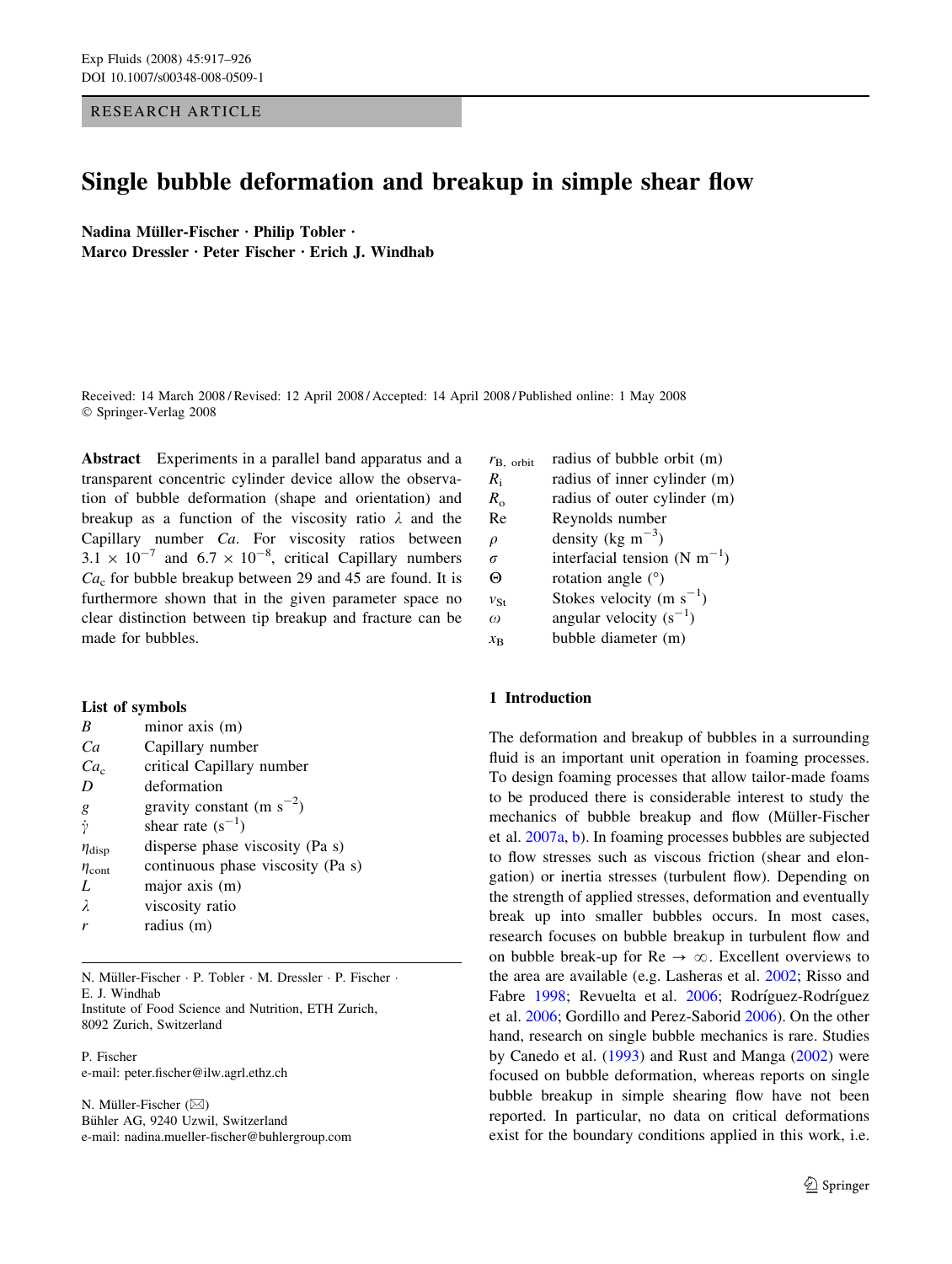<span id="page-2-0"></span>laminar flow and low Re-numbers. In contrast to this, the correlation of deformation and breakup of single droplets to the external flow conditions has been widely studied (e.g. Acrivos [1983;](#page-10-0) Grace [1982](#page-10-0); Rallison [1984;](#page-10-0) Stone [1994\)](#page-10-0). A considerable drawback of this situation is that models for single bubble mechanics do not exist and, thus, models for droplet mechanics are used instead to describe bubble mechanics. As we will show later, this approach is justified for bubble deformation but fails in case of bubble breakup based on our investigation. In the following we therefore will briefly review droplet deformation models assuming that certain cross correlation can be made.

A spherical aggregate with deformable interface such as a droplet or bubble placed in steady simple shear flow at low Reynolds number deforms with a time-dependent shape and orients until it reaches a steady deformation or breaks up into smaller aggregates. The steady state shape and orientation depends on (1) the ratio of the viscosity  $\lambda$  of the dispersed media relative to the surrounding fluid, (2) the Capillary number  $Ca$ , and  $(3)$ , if present, the concentration of surfactant determining the interfacial tension. Ca is the ratio of shear stresses generated in the flow that deform the droplet or bubble and interfacial tension-related stresses represented by the Laplace pressure that tend to keep the spherical shape. The force balance of stresses generated in a flow field that deform a droplet and interfacial tension stresses that resist the deformation is given by

$$
Ca = \frac{\eta_{\text{cont}} \dot{\gamma} x_{\text{B}}}{2\sigma}.
$$
 (1)

Here  $\eta_{\text{cont}}$  is the viscosity of the continuous phase,  $\dot{\gamma}$  the shear rate,  $x_B$  the droplet diameter, and  $\sigma$  the surface tension.

At low deformations, the deformed droplet has an ellipsoidal shape. In a two-dimensional approach assuming an axisymmetric droplet shape, its major axis  $L$  and its minor axis  $B$  as well as the rotation angle versus the principal axis of flow  $\theta$  define the droplet shape in flow. Figure 1 shows a schematic drawing of an initial, spherical droplet and a deformed, ellipsoidal droplet. The deformation parameter  $D$  first introduced by Taylor ([1934\)](#page-10-0) can be used to characterize the degree of deformation for modest shape changes:

$$
D = \frac{L - B}{L + B}.\tag{2}
$$

D is 0 for a sphere and asymptotically approaches unity for higher deformed, long and slender bodies. The experimental results by Canedo et al. ([1993\)](#page-10-0) justify the utilization of the droplet deformation models for description of bubble deformation. For small deformations,  $D \le 0.3$ , the steadystate geometry of a bubble can be described using Taylor

theory that originally was derived for droplet deformation (Taylor [1934\)](#page-10-0):

$$
D = Ca\frac{19\lambda + 16}{16\lambda + 16},\tag{3}
$$

where  $\lambda$  is the ratio of the disperse phase viscosity to the continuous phase viscosity. For  $Ca \ll 1$  and  $\lambda \ll 1$ , the droplet is nearly spherical

$$
Ca \cong D. \tag{4}
$$

For highly deformed aggregates, where the shape deviates strongly from an ideal ellipsoid, the dimensionless length  $L/x_B$ , obtained by dividing the longer axis of the deformed body  $L$  by the original radius  $x<sub>B</sub>$  is an appropriate measure of deformation (Bentley and Leal [1986\)](#page-10-0). At deformations,  $L \gg x_B$ , droplets or bubbles are elongated with pointed ends. Using slender body theory and assuming droplets to be circular in cross section, Hinch and Acrivos ([1980\)](#page-10-0) predict for  $Ca \gg 1$ ,  $\lambda \ll 1$  and Re  $\ll 1$ :

$$
\frac{L}{x_B} \cong 3.45 Ca^{0.5}.
$$
\n<sup>(5)</sup>

Associated with the deformation of a deformable aggregate under shear, there is an orientation process which makes the deformed droplet or bubble reach an angle  $\theta$  with respect to the flow direction. This angle is by definition  $45^\circ$ at rest and decreases with increasing applied shear-rate as the aggregate becomes aligned with the flow direction more and more. This flow-induced orientation depends on the Capillary number and was first expressed as a linear relationship (see Cerf [1951;](#page-10-0) Chaffey and Brenner [1967](#page-10-0)). From experimental observation, it has however become clear that  $\theta$  does not depend linearly on Ca when the shearrate increases. Hence, a non-linear description must be used. Cox ([1969\)](#page-10-0) published his theoretical analysis for orientation under shear flow which follows as:



Fig. 1 Parameters describing droplet and bubble deformation:  $x_B$ droplet or bubble diameter, L major axis, B minor axis,  $\theta$  rotation angle. a Initial, undeformed droplet or bubble shape and b deformed droplet or bubble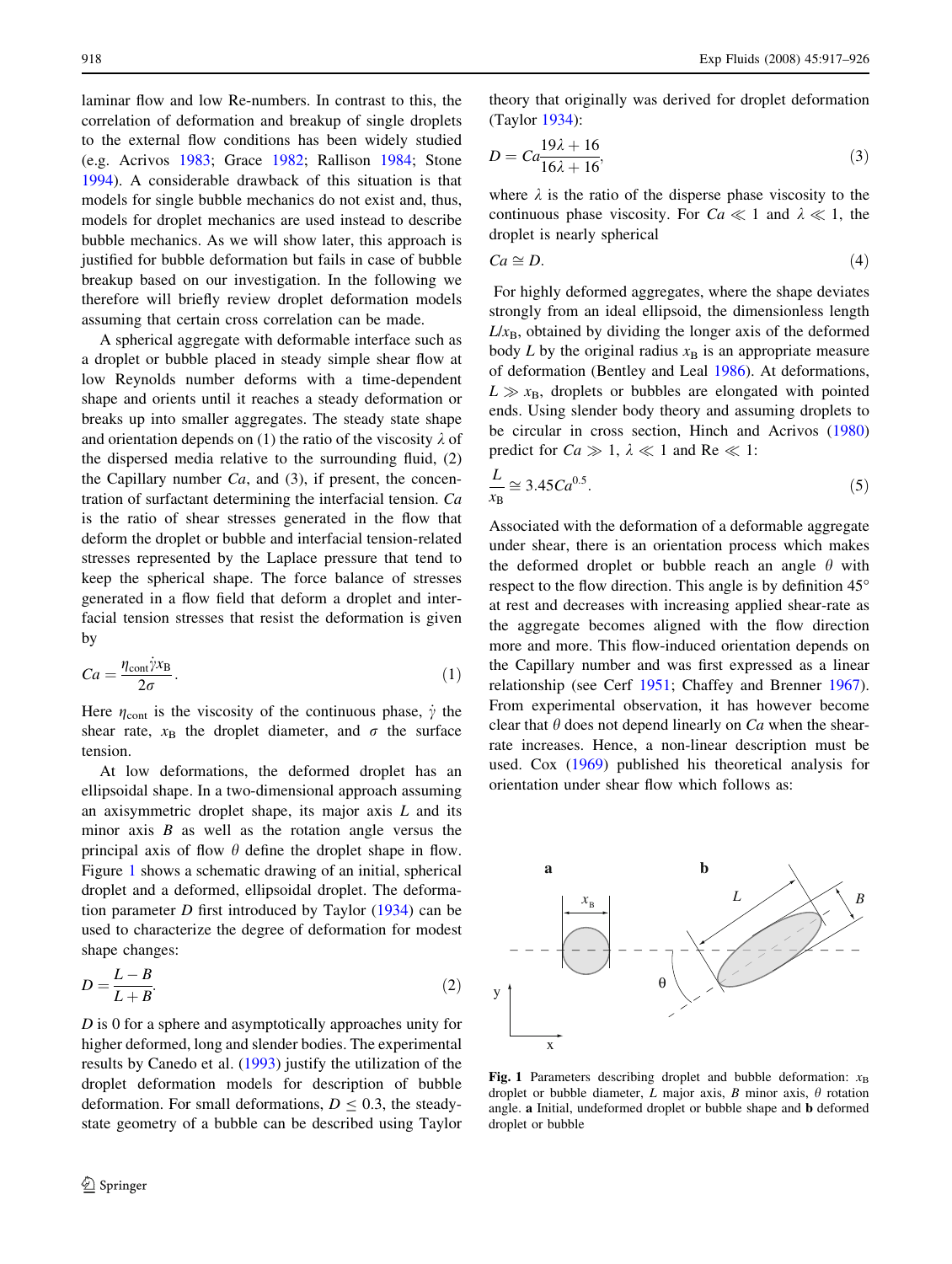<span id="page-3-0"></span>
$$
\theta = \frac{\pi}{4} - \frac{1}{2}\arctan\left(\frac{19\lambda Ca}{20}\right). \tag{6}
$$

In this case, the viscosity ratio between suspended media and continuous phase is taken into account. Hinch and Acrivos ([1980\)](#page-10-0) proposed a model for high Capillary numbers in systems in which the disperse phase has low viscosity compared to that of the suspending liquid:

$$
\theta = \arctan(0.359Ca^{-0.75}).
$$
\n(7)

The phenomenological model of Maffetone and Minale [\(1999](#page-10-0)) assumes ellipsoidal aggregate form and describes the orientation as:

$$
\theta = \frac{1}{2} \arctan\left(\frac{f_1}{Ca}\right),\tag{8}
$$

where  $f_1$  is given by:

$$
f_1 = \frac{40(\lambda + 1)}{(2\lambda + 3)(19\lambda + 16)}.\tag{9}
$$

Experimental work on droplets using Eqs. 6 and 7 showed good agreement between theory and experiments for relatively large deformations (Canedo et al. [1993](#page-10-0); Rust and Manga [2002](#page-10-0)). However, the Cox equation (Eq. 6) fails to predict experimental trends of  $\theta$  for  $\lambda \leq 1$ . The most appropriate range of applicability of the Cox theory is for  $\lambda$  $\gg$  1, where good agreement has been found with experimental data. All above mentioned theories for droplet mechanics (Eqs. [2–](#page-2-0)10) have been widely explored both experimentally (Cox [1969](#page-10-0); Taylor [1934](#page-10-0); Bentley and Leal [1986;](#page-10-0) Grace [1982](#page-10-0); Guido and Greco [2001](#page-10-0); Guido and Villone [1998](#page-10-0); Guido et al. [1999;](#page-10-0) Torza et al. [1972](#page-10-0)) and in numerical calculations (Pozrikidis [1993](#page-10-0); Rallison [1981](#page-10-0)). For reviews on droplet mechanics see also the overview articles by Stone [\(1994](#page-10-0)) or Fischer and Erni [\(2007](#page-10-0)) and references therein.

The only fairly recent investigations of bubble behavior under simple shear were published by Canedo et al. ([1993\)](#page-10-0) and Rust and Manga [\(2002](#page-10-0)). Rust and Manga reached bubble deformations D of 0.94 corresponding to  $L/x<sub>B</sub> = 32$ but did not reach bubble breakup neither during shearing nor during relaxation. Their experiments comprised shape data for bubbles for  $0.02 < Ca < 7.1$  reaching both spheroidal and slender body model regimes described by Eqs. [4](#page-2-0) and [5](#page-2-0), respectively, as well as the transition between small and large deformation limits. Their data agreed well with Eq. [4](#page-2-0) for values of  $\lambda \to 0$  and Re  $\ll 1$  up to  $Ca \le 0.5$  and with Eq. [5](#page-2-0) for  $Ca > 1$  and values of  $\lambda \ll 1$  and Re  $\ll 1$ . Canedo et al. ([1993\)](#page-10-0) measured experimentally the deformation of air bubbles suspended in polybutene oil in a concentric cylinder device applying simple shear flow conditions. They found that bubble cross-sections are elliptical and suggested that deformations as a function of

Ca are slightly less than predicted by Eq. [5.](#page-2-0) Their data for  $3 < Ca < 50$  were well described by

$$
\frac{L}{x_{\rm B}} = 3.1 Ca^{0.43}.\tag{10}
$$

As in bubble deformation, we can describe bubble breakup in laminar flow at low Reynolds numbers by drawing similarities to droplet breakup. A droplet is unable to maintain a steady shape as soon as flow-induced stresses exceed the interfacial tension stress. Consequently, the droplet undergoes a transient, continuous stretching which eventually results in droplet breakup. The critical Capillary number  $Ca<sub>c</sub>$  is defined as the point where no stable droplet or bubble shape exists because a critical stress exceeds the stabilizing interfacial tension  $\sigma$  and leads to breakup. The critical Capillary number depends on the type of flow (simple shear flow, mixed shear-elongational flow, pure extensional flow) and the viscosity ratio  $\lambda$  of disperse to continuous phase. Ca is, thus, commonly plotted as a function of  $\lambda$ . Depending on the chosen parameters, generation of equally sized daughter drops with and without satellite droplets, tip streaming, and droplet rupture may occur (e.g. Stone et al. [1986\)](#page-10-0). The experimental results on droplet breakup were summarized by Grace [\(1982](#page-10-0)) for viscosity ratios between  $10^{-6} \le \lambda \le 10^3$ .

Droplet mechanics in the low viscosity ratio regime that is typical for bubbles requires high Capillary numbers to burst and to attain steady slender shapes at very large, under-critical deformations. The lower the viscosity ratio, the greater the sustainable deformation and consequently the higher the critical Capillary number. For such deformations, droplets and bubbles deviate from ellipsoidal shape considerably and develop pointed ends. Tip streaming in simple shear flows is a mode of droplet breakup in which the droplet develops a sigmoidal shape and a stream of tiny droplets is ruptured off the pointed ends/tips of the drop. Tip streaming is observed at undercritical Capillary number for drops (Grace [1982](#page-10-0); Taylor [1934](#page-10-0)). De Brujin [\(1993](#page-10-0)) found that tip streaming only occurs if the viscosity ratio is smaller than unity and if interfacial tension gradients can develop, i.e. in the presence of surfactants or impurities in the fluid.

# 2 Materials and methods

#### 2.1 Materials

The basic modeling assumptions that should be closely followed in experimental studies are: steady creeping flow with negligible inertia effects, incompressible Newtonian fluids, no buoyancy effects (i.e. no body forces), no wall effects (i.e. unbounded suspending flow-field), and no heat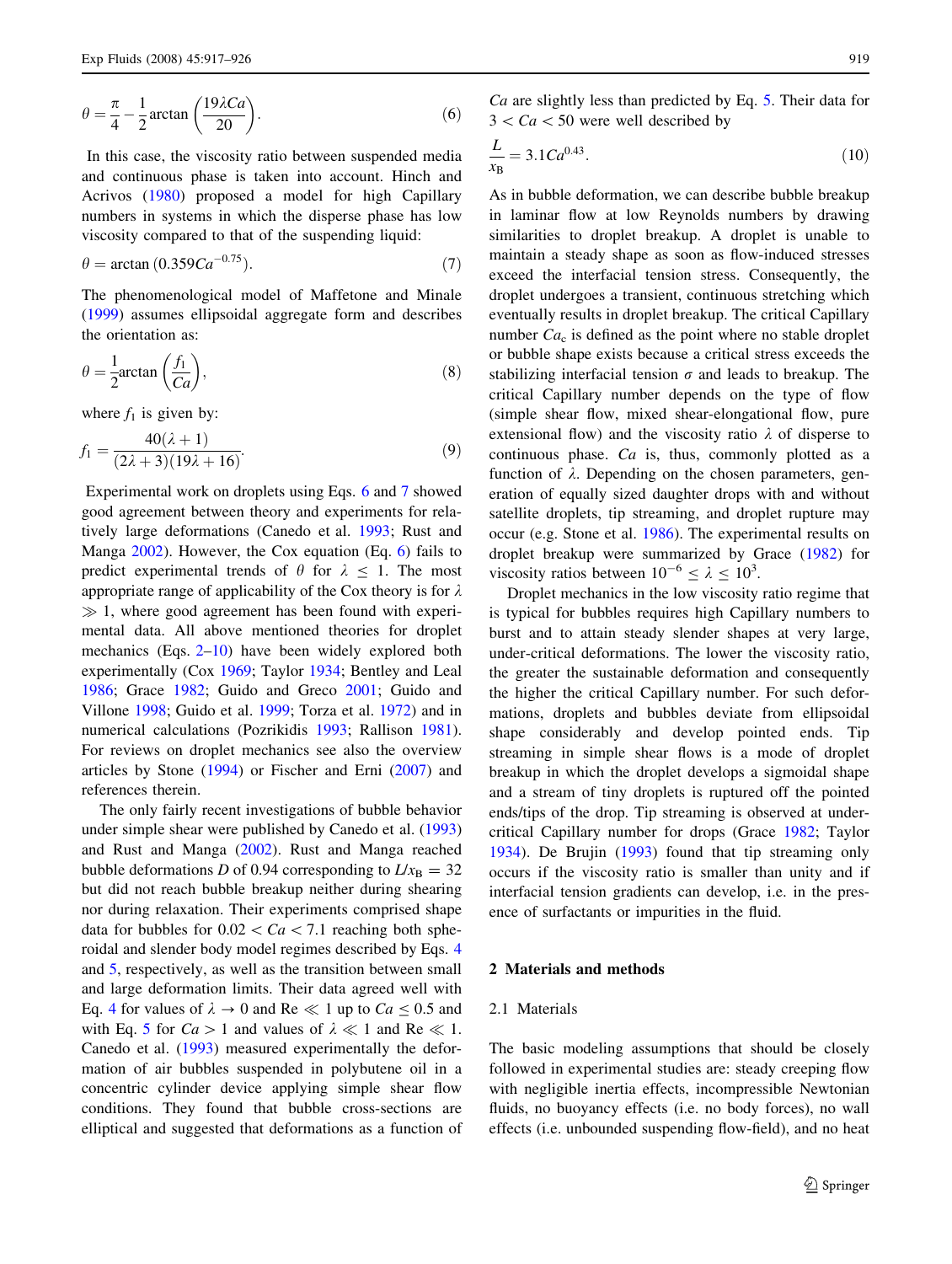or mass transfer (isothermal conditions). For bubbles, the boundary conditions of incompressibility and no buoyancy can not be fulfilled. Due to the large density difference between air bubble and continuous fluid phase, we therefore selected only highly-viscous materials as the continuous fluid phase. Consequently, the corresponding low viscosity ratios  $\lambda$  between  $10^{-6}$  and  $10^{-7}$  determines the rising velocity of bubbles to be sufficiently slow for steady state experiments. The rising velocity or Stokes velocity is computed as:

$$
v_{\rm St} = \frac{1}{18} \times \frac{g\Delta\rho x_{\rm B}^2}{\eta_{\rm cont}},\tag{11}
$$

where g denotes the gravity acceleration and  $\Delta \rho$  the density difference between gas bubble and surrounding continuous phase.

Glucose syrups of different viscosities (C\*BioSweet 11160, BC\*Sweet 01175, C\*BioSweet 11144, Blattmann Cerestar, Switzerland) and silicone oils (AK 60000, AK 100000, AK 300000, Wacker-Chemie, Germany) were used as continuous phase. Table 1 shows the viscosity, density, surface tension, and rising velocity resulting for a bubble of diameter 2 mm in glucose syrups and silicone oils, respectively. The disperse phase was air and no emulsifier was added to the continuous phase.

The Newtonian flow behavior of glucose syrups and silicone oils as well as temperature dependent viscosities were obtained by a rotational rheometer (Anton Paar Physica MCR 300, Austria). Surface tension measurements were carried out at 18°C using the drop detachment method for the glucose syrups. The density of the glucose syrup needed for the surface tension measurements was determined with a density meter using the oscillating U-tube method (Anton Paar DMA-38, Austria). The values for the surface tension and density for silicone oils are provided by the manufacturer.

#### 2.2 Parallel band apparatus

To investigate deformations and bubble break-up in simple shear, two experimental devices were used: the parallel band apparatus and a transparent Couette flow cell. The parallel band apparatus (see Fig. [2](#page-5-0)) consists of two metal bands that run around several rolls inside a container of 30 cm in length, 18 cm in width and 6 cm in depth. Metallic bands of 3.3 cm width were used, tightened with springs to avoid bending effects. The motion of the ribbons was controlled independently by two motors using a computer-control scheme based on direct image analysis of the bubble and PID-controlled motor adjustment (Birkhofer et al. [2005](#page-10-0)) which continuously adapts the flow parameters in order to keep the observed bubble at the requested position for indefinite times. Steady-state deformation of sheared bubbles can be observed accurately. The bubble behavior was recorded with a CCD camera (Sony DFW-V500, Japan) placed in azimuthal position  $(x-y)$  plane of bubble as depicted in Fig. [1\)](#page-2-0). The diameter of the undeformed bubble and the major and minor axes of the sheared bubble were determined by evaluating the images using image J (Version 1.35n, National Institutes of Health, USA). The pixel-millimeter conversion factor was determined via the known band distance. Temperature of 18°C was controlled via the double-walled base plate of the container cooled via a water-circulating bath. The shearrate of 1.8–17.4  $s^{-1}$  is set as the ratio between the relative speed of the bands and the gap between them, which is set to 9.76 mm for all experiments. The velocity gradient developed in the parallel band apparatus is linear and laminar. Air bubbles were placed between the two bands using a syringe. The radius of  $x_B \le 2.75$  mm of the undeformed bubbles is chosen in order to avoid edge effects, i.e. bound flow conditions. A schematic drawing of the shear cell, computer control mechanism, and the entire setup can be found elsewhere (Birkhofer et al. [2005\)](#page-10-0).

### 2.3 Transparent concentric cylinder device

A transparent concentric cylinder device is used (see Fig. [3\)](#page-5-0) to extend the shear rate regime of the parallel band apparatus and to achieve in combination with highly-viscous silicone oil bubble breakup. In the present version of the device only the inner cylinder rotates and as a result, the bubbles revolve around the cylinder axis. The advantages of the transparent concentric cylinder device compared to the

Table 1 Viscosity, density, surface tension, and rising velocity for  $Re < 0.25$  (Eq. 11) of air bubbles

Values are reported for 18°C (glucose syrups) and 25°C (silicone oils), and bubble diameter of 2 mm

| Continuous phase    | Viscosity<br>(Pa s) | Density<br>$(kg \, m^{-3})$ | Surface tension<br>$(mN m^{-1})$ | Rising velocity<br>$(mm s^{-1})$ |
|---------------------|---------------------|-----------------------------|----------------------------------|----------------------------------|
| Glucose syrup 11160 | 28.6                | 1,409                       | 80.74                            | 0.11                             |
| Glucose syrup 01175 | 97.3                | 1,412                       | 80.64                            | 0.03                             |
| Glucose syrup 11144 | 141.4               | 1,423                       | 80.69                            | 0.02                             |
| AK 60000            | 58.2                | 970                         | 21.5                             | 0.04                             |
| AK 100000           | 97                  | 970                         | 21.5                             | 0.02                             |
| AK 300000           | 290                 | 970                         | 21.5                             | 0.007                            |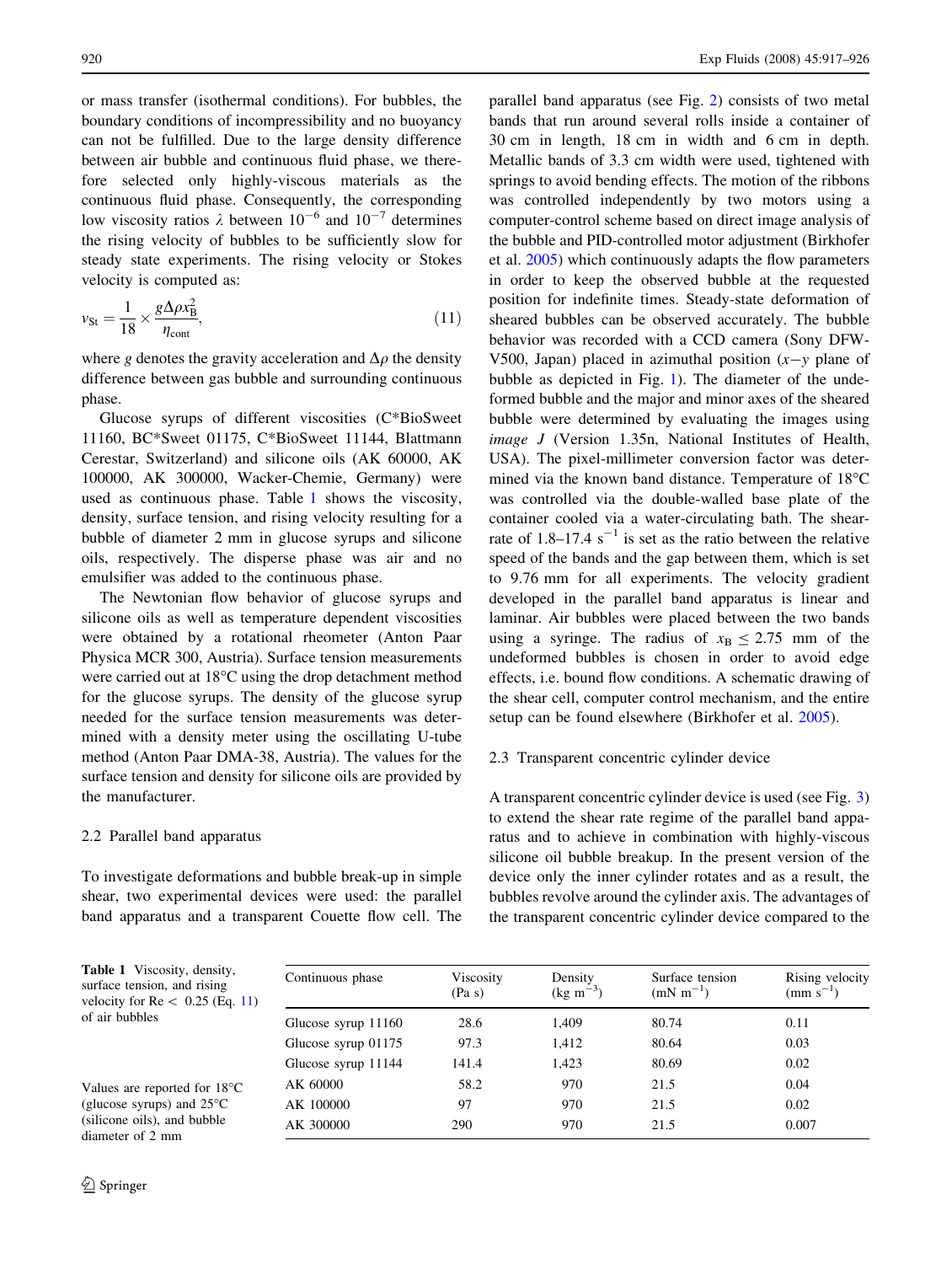<span id="page-5-0"></span>Fig. 2 Diagram of the shear cell (top view) (Birkhofer et al. [2005\)](#page-10-0)



band apparatus are, in particular, higher achievable Capillary numbers even though gap width is larger and fixed (higher shear rate, four times lower surface tension of silicone oil).

The device was composed of an inner cylinder made of Polyvinylchlorid (PVC) with diameter 117.5 mm and height 250.0 mm, an outer cylinder made of plexiglass with inner diameter 141.0 mm and height 300.0 mm, an injection port with a silicone-sealing allowing the introduction of air bubbles into the gap, two CCD cameras (DFW-V500, Sony), and illumination setup. The shear rate  $\dot{\gamma} = 1.8 - 52.1 \text{ s}^{-1}$  was computed according to DIN [\(1976](#page-10-0)) as:



To place a bubble into the gap, a syringe is inserted into the gap through the injection port at the bottom of the gap. One CCD-camera looks sidewards onto the plexiglass-cylinder and captures movies of bubble size and break-up. The second camera is placed below the transparent concentric cylinder to assess the position of the bubble in the gap. Pictures of the undeformed bubble plus a ruler are taken to determine the bubble size using image J. The rotational speed of the inner cylinder is step-wise increased with long waiting periods until break-up occurs.

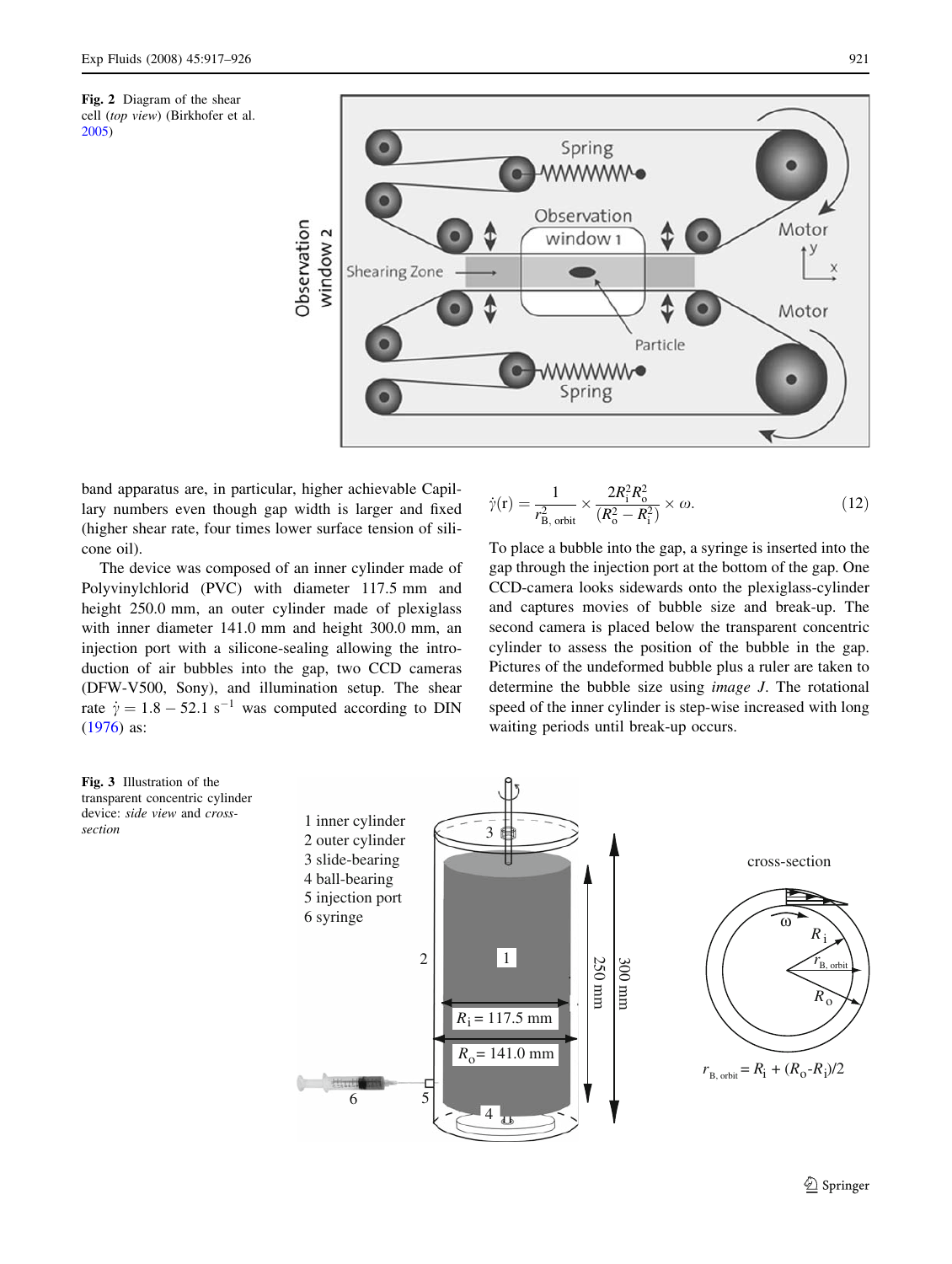#### <span id="page-6-0"></span>3 Results and discussion

### 3.1 Bubble deformation in parallel band apparatus

Figure 4 shows the typical development of bubble deformation in simple shear in the parallel band apparatus. As soon as shearing is started, the spherical bubble undergoes a transient shear deformation. The bubble changes from spherical via ellipsoidal to sigmoidal with pointed ends (frames 1–5). At the same time, the major bubble axis aligns more and more with the flow direction ( $0^{\circ} < \theta < 45^{\circ}$ ). Maximum deformation and alignment represent the steady shear state (frame 5). Upon stopping the shear bands, bubbles relaxed from the sigmoidal shape back to ellipsoids and spheres again (frames 6–9). During relaxation, the bubble angle again approaches 45°. The relaxation process is approximately inverse to the deformation process.

Steady-state maximum deformation and alignment at different Capillary numbers in simple shear flow are summarized in Fig. 5. With increasing Capillary number the deformation increases while the orientation angle approaches  $0^{\circ}$  for very high shear stresses. In this case, the sigmoidal form as well as the pointed ends of the bubbles become more and more pronounced.

The determined steady deformations  $D$  of the bubbles as a function of Ca are plotted in Fig. [6a](#page-7-0). Here data from experiments with bubbles of different diameter (0.86 mm  $\epsilon < x_{\rm B}$   $\epsilon$  2.75 mm) subjected to shear rates between 3.5 and  $17.4 \text{ s}^{-1}$  obtained with glucose syrups of viscosities from



Fig. 5 Maximum steady-state bubble deformation  $D = (L-B)$  $(L + B)$  and orientation at different Capillary numbers

28.6 to 141.4 Pa s and resulting in viscosity ratios between 6.4 and  $1.3 \times 10^{-7}$  are combined to examine relationships between bubble geometry and Capillary number. The deformation parameter D scales proportionally to Ca for  $Ca<1$  and then asymptotically approaches a value of 0.89 for increasing Capillary number. These results are compared to data from literature and to models. In Fig. [6](#page-7-0)a the deformation parameter D measured by Rust and Manga



Fig. 4 Air bubble deformation (frames 1–5) and relaxation (frames 5–9) in simple shear flow as a function of elapsed time (parallel band apparatus, glucose syrup C\*BioSweet 11160,  $\lambda = 6.0 \times 10^{-7}$ ,  $\gamma =$  $10.5$  s<sup>-1</sup>, scale in frame 1)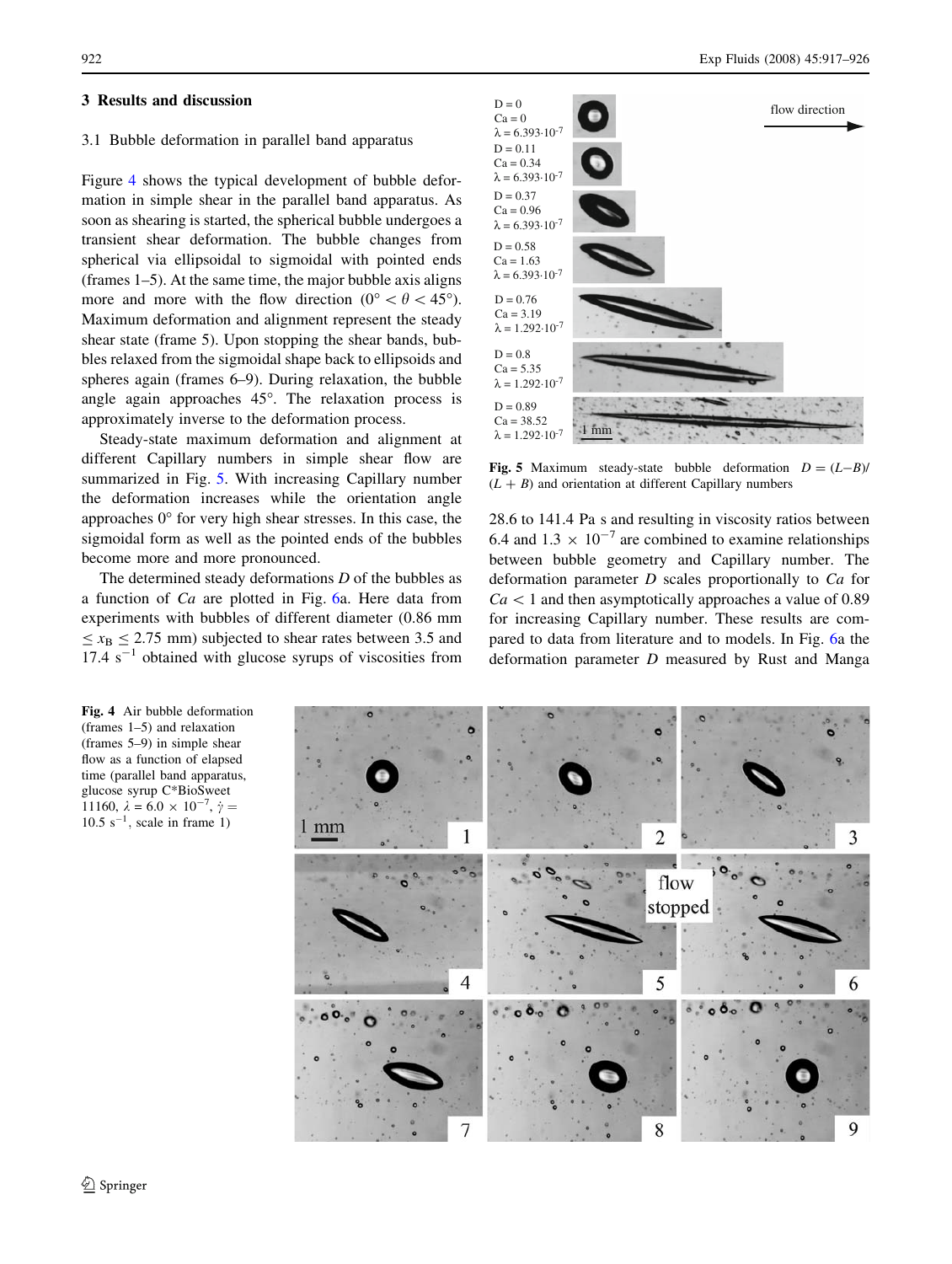<span id="page-7-0"></span>

Fig. 6 a Deformation parameter  $D$  as a function of the Capillary number Ca for bubbles in simple shear flow. Own experimental results, compared to results obtained by Rust and Manga [\(2002](#page-10-0), thick grey line) and fit to Taylor theory (dotted line). b Deformation parameter  $L/x_B$  as a function of the Capillary number Ca for bubbles in simple shear. Symbols represent measured values, the solid line represents the model prediction by Hinch and Acrivos [\(1980\)](#page-10-0), the dashed line the model for Canedo et al. [\(1993\)](#page-10-0). c Steady orientation of bubbles in simple shear flow as a function of the Capillary number Ca. The line is the theoretical relationship by Hinch and Acrivos ([1980,](#page-10-0) Eq. [7\)](#page-3-0), the dashed line the model by Maffetone and Minale ([1999,](#page-10-0) Eq. [8\)](#page-3-0), the thick gray line corresponds to results obtained by Rust and Manga [\(2002](#page-10-0)) and the *symbols* represent our experimentally obtained values

[\(2002](#page-10-0)) (data up to  $Ca = 10$ ) is shown as well as the prediction of the Taylor model. Rust and Manga ([2002\)](#page-10-0) investigated bubble deformation at very low viscosity ratios of  $\lambda = O(10^{-7})$  up to  $Ca = 7.1$ . No breakup was

achieved. In own experiments shown in Fig. 6a, a fivetimes higher Capillary number of 38.9 was achieved but still no bubble breakup occurred. Higher Capillary number could not be achieved due to (1) limitation in upper shear rate above which wake formation occurs and (2) limitation in the control software, i.e. difficulty to keep bubbles in place via camera-/computer-controlled adaptation in shear rate for relative band velocities above 0.17 m  $s^{-1}$ . Qualitatively, the  $D = f(Ca)$  functions are similar to results by Rust and Manga [\(2002](#page-10-0)), but absolute values show differences. In contrast to Rust and Manga's findings, the slope of our curve is lower at low Capillary numbers and the curve deviates from Taylor theory ( $Ca \cong D$ ) already for very low Ca number. In addition, Rust and Manga reached bubble deformations up to values of 0.94 at Capillary number of 7.1, whereas we obtained a maximum D-value of 0.89 at Capillary numbers from approximately 25 to 38.9 (Fig. 6a).

Figure 6b shows the deformation parameter parameter  $L/x_B$  valid for high deformations as a function of the Capillary number. Both models by Hinch and Acrivos [\(1980](#page-10-0), Eq. [5](#page-2-0)) and Canedo et al. ([1993,](#page-10-0) Eq. [10](#page-3-0)) show similar trends but overestimate the measured data. On the other hand, the assumption of Hinch and Acrivos that the bubble cross-section is circular is most probably not fulfilled at large bubble deformations. Canedo et al. ([1993\)](#page-10-0) demonstrated the cross-section to be ellipsoidal. They found similar deviations of model predictions by Hinch and Acrivos from their experiments on bubble deformation in simple shear obtained in a concentric cylinder shear gap. In our experiments with the parallel band apparatus, the crosssection was not observed.

Figure 6c shows the orientation angle  $\theta$  as a function of the Capillary number Ca. The experimental results are compared to the slender body theory by Hinch and Acrivos [\(1980](#page-10-0), Eq. [7](#page-3-0)), the phenomenological non-equilibrium thermodynamical model of Maffetone and Minale ([1999,](#page-10-0) Eq. [8](#page-3-0)) and data measured by Rust and Manga ([2002\)](#page-10-0). The trends of the curve progression of experimental data and of the two models are again similar. Bubble orientation received from experiments in the parallel band apparatus shows less alignment into the flow direction. This tendency was expected for the comparison of experimental data to the model by Maffetone and Minale model since it assumes the droplets to be of ellipsoidal, prolate form while oblate bubbles are excluded from this model.

The deviation of the obtained results from data presented by Rust and Manga (Fig. 6) needs attention. In particular, the deviation for the deformation parameters D and  $L/x_B$  suggests some systematic error in either our work or the work of others. Possible reasons for systematic errors are higher curvature effects due to confinement and bound flow conditions (which over predicts deformation),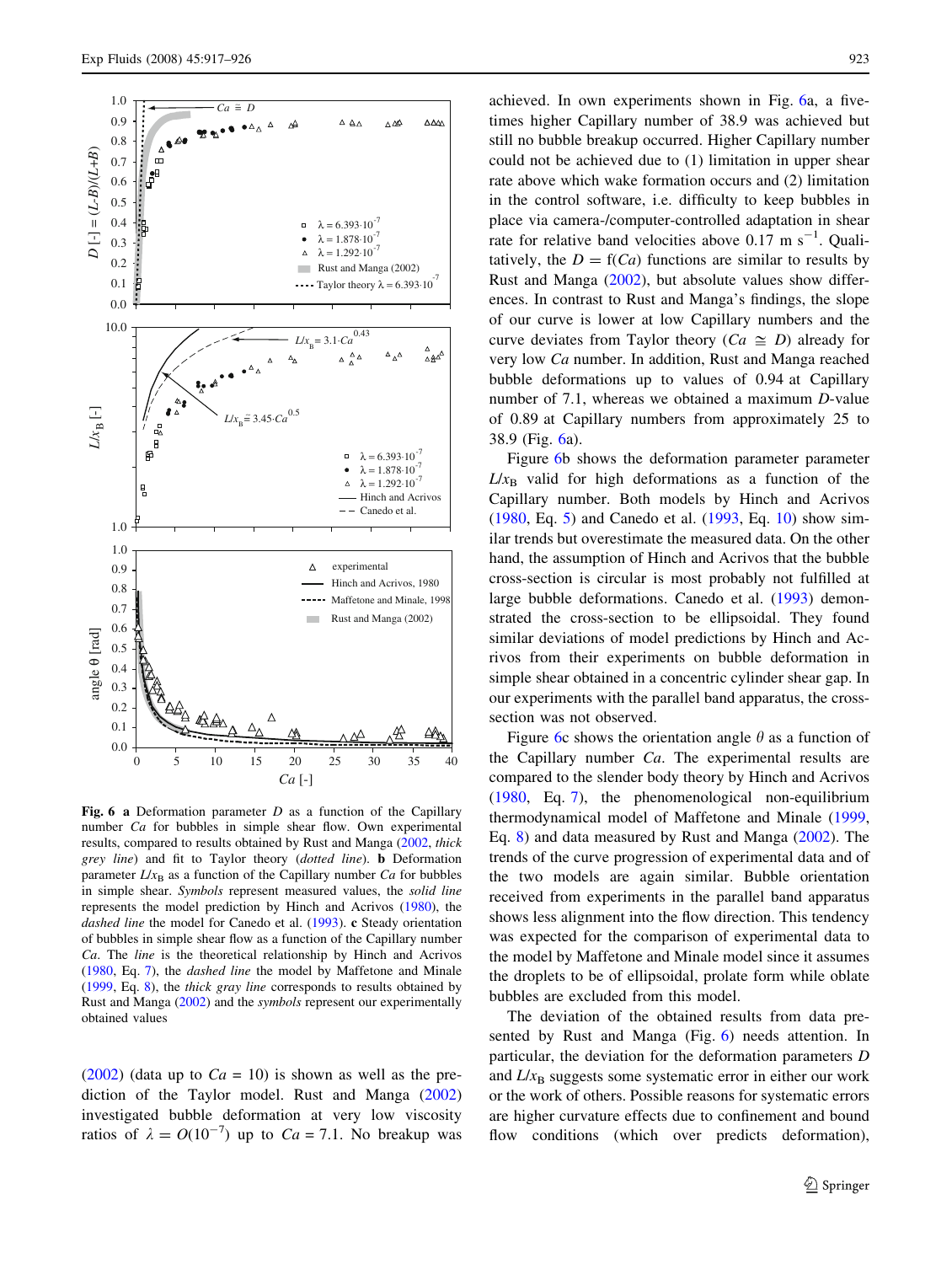limitation in image analysis (which under estimates the deformation), the influence of surfactants (which leads to higher deformation), and limited validity of the used models. Since literature data are also not consistent and since we are not in the position to evaluate the role of surfactants and impurities in previous work, we will only discuss sources of errors for our results: (1) The optical resolution of the used CCD camera is limited and, as a consequence, thin and pointed ends of the deformed bubbles might not be captured entirely, (2) the optical contrast between bubble and continuous phase is not very strong (see Fig. [5\)](#page-6-0). Both effects lead to an incorrect determination of the major axis, inaccurate fitting to an ellipsoid, and to wrong estimation of the deformation parameters D and L/  $x_B$ . We consider a systematic error of about 10% which would lead to comparable results to findings by Rust and Manga ([2002\)](#page-10-0) and Canedo et al. ([1993\)](#page-10-0). In future experiments, it is suggested to use high speed cameras equipped with appropriate magnification lenses as well as improved illumination. The influence of surfactants or impurities was tested for all used materials in long term interfacial tension measurements (detachment experiments) and was considered to be negligible. Deviations between experimental data and model prediction for  $L/x_B$  may additionally be increased due to the unsolved issue of oblate or prolate shape of the deformed bubble (see Canedo et al. [1993](#page-10-0); Maffetone and Minale [1999](#page-10-0)). This subject should be addressed in future experimental and modeling efforts.

# 3.2 Bubble breakup in transparent concentric cylinder device

Bubble breakup was observed in the transparent concentric cylinder device with three different viscous silicone oils used as continuous phase. Since the camera was fixed in place and the bubble revolved around the cylinder axis, the bubble changed its location from one picture to the next, moving from right to left. Figures 7 and [8](#page-9-0) show pictures of the entire bubble and of the bubble tip during breakup, respectively. The deformed bubble (Fig. 7, frame 1) is close to an ellipsoidal shape with thin pointed ends. Its axis nearly aligns with the flow direction. The second picture (frame 2) shows pronounced beginning of tip breakup and points out the limitations in image capturing: it gives the impression of an open bubble tip. Additionally, an earlier broken-off small bubble can be seen on the right hand side of frame 2. In frame 3, the actual tip break-off is shown: a small, ellipsoidal daughter bubble has separated from the mother bubble.

Figure [8](#page-9-0) focuses on the tip and the contour of the bubble during birth of a daughter bubble. The major axis of the deformed bubble orients into the flow direction of the sheared continuous phase (frame 1). A thin filament is torn off (frame 2) which partially relaxes to an ellipsoid after breakup (frame 3). The observed type of breakup is obviously a tip breakup, not total fracture. Fracture would separate the bubble into two or three almost equally sized bubbles with a few tiny satellite drops in between. These two breakup mechanisms are clearly distinguishable for droplets (e.g. de Bruijn [1993](#page-10-0); Grace [1982](#page-10-0)) but no clear distinction between tip breakup and fracture could be experimentally found for bubbles. Instead a gradual increase in size of the daughter bubbles was found.

De Bruijn [\(1993](#page-10-0)) closely investigated potential reasons for tip breakup in the case of emulsions, namely the viscosity ratio and the presence of surfactants. He found that tip breakup only occurs for viscosity ratios much smaller than unity and if interfacial tension gradients could develop, resulting in reduced interfacial tension at the tips. Tip breakup did not occur at extremely low surfactant concentration, nor at high levels where drop coverage by surfactant was guaranteed. In our case, the condition  $\lambda \ll 1$ is fulfilled, but there is no added surfactant which would cause an interfacial tension gradient. From our findings, we conclude that tip breakup occurs preferentially for bubbles even if there is no surface tension gradient.

Identical to the findings in the parallel band apparatus, bubble breakup was never observed during bubble

Fig. 7 Air bubble before and during tip breakup in simple shear obtained in the transparent concentric cylinder device (air bubble in silicone oil AK 100000, viscosity ratio  $\lambda = 1.96 \times 10^{-7}$ ,  $Ca_{\rm c} = 33.7$ )

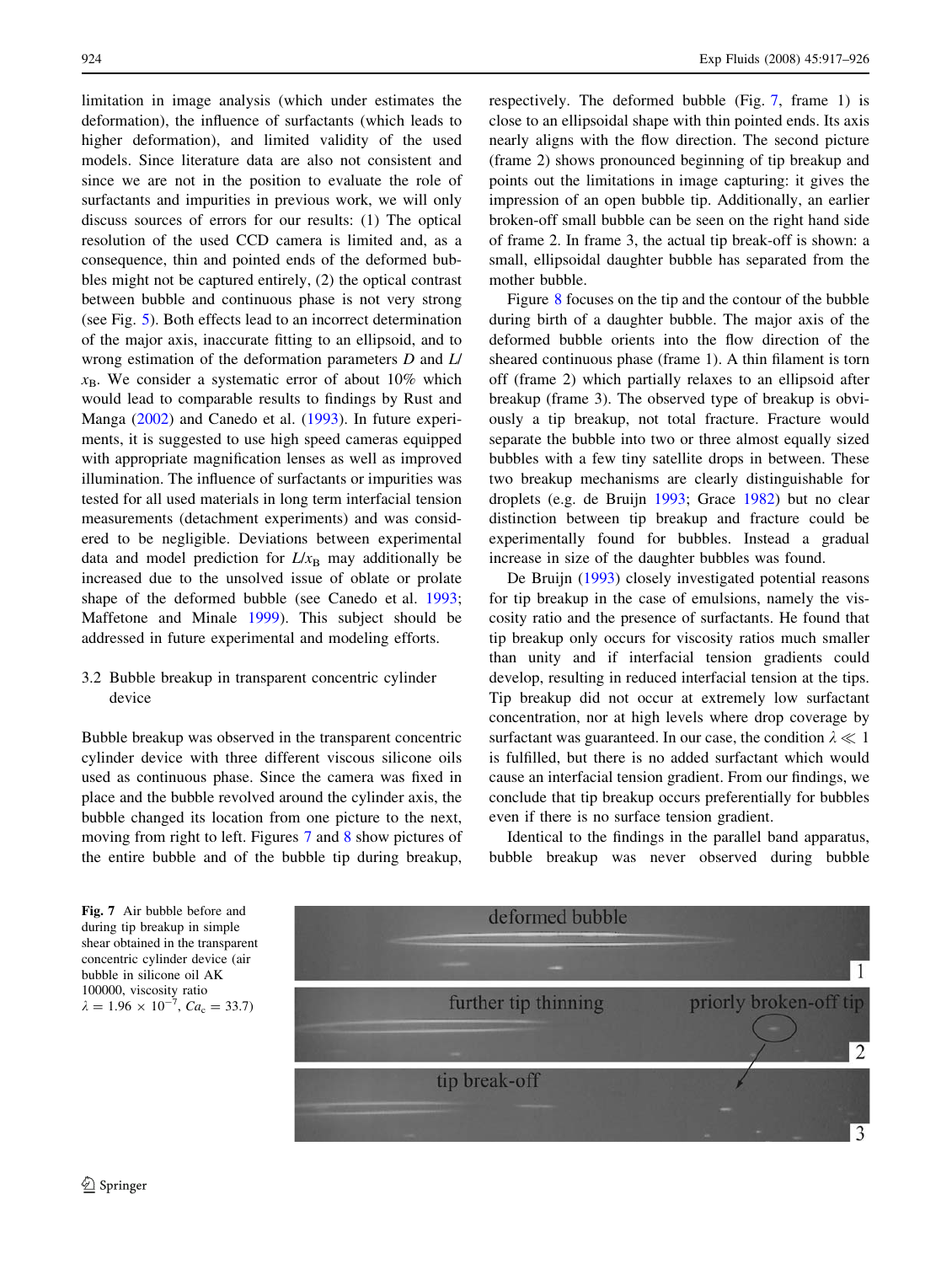<span id="page-9-0"></span>

Fig. 8 Tip breakup in simple shear obtained in the transparent concentric cylinder device. In each picture, the upper object is the shadow of the bubble, the lower one the bubble itself. Breakup can be observed more easily by looking at the shadow due to its 2-D projection nature (air bubble in silicone oil AK 60000, viscosity ratio  $\lambda = 3.09 \times 10^{-7}, C a_{\rm c} = 32$ 

relaxation in the transparent concentric cylinder device, either for subcritical or critical Capillary numbers. Upon stopping the flow, bubbles slowly relaxed to their original spherical shapes. Rayleigh instabilities were not observed either. Contrary to what is commonly observed for droplets (Stone et al. [1986](#page-10-0)), no bubble breakup was observed during bubble relaxation.

Figure 9 shows the experimentally found relation between viscosity ratio  $\lambda$  and critical Capillary number  $Ca<sub>c</sub>$ for both air bubble and droplet breakup. Bubble breakup was reached for different viscosity ratios between  $3.09 \times 10^{-7}$  and  $6.67 \times 10^{-8}$ , corresponding to critical Capillary numbers between 29.1 and 44.7. The critical Canumber was found to be higher at lower viscosity ratios, as expected from published results (Grace [1982\)](#page-10-0) on droplets. Comparison of the results with literature data can only be made with publications dealing with droplets, since, to the best of our knowledge, no results on bubble breakup in this parameter space ( $Re < 0.5$ , laminar flow) have ever been published. Data by Grace ([1982\)](#page-10-0) in a similar viscosity ratio domain (down to  $10^{-6}$ ) were achieved using low viscosity drops in a high viscosity surrounding fluid. These data are depicted in Fig. 9, in addition to the obtained data for bubble breakup. The critical Capillary numbers found for bubble breakup are lower than an extrapolation of Grace's for droplet fracture would indicate, but higher than an extrapolation of Grace's for droplet tip breakup. Results for



Fig. 9 Bubble breakup in simple shear obtained in the transparent concentric cylinder device. Data for air bubbles are compared to data from Grace for droplets (Grace [1982](#page-10-0)) (lines are to guide the eye)

bubble breakup achieved in the transparent concentric cylinder device (Fig. 9) indicate that the highest Capillary number of 38.9 achieved in parallel band apparatus experiments (see Fig. [6a](#page-7-0)) were just in the critical domain for breakup. Extrapolation of the data shown in Fig. 9 suggests that breakup should have occurred at  $Ca<sub>c</sub> = 37.8$ . Naturally, such an extrapolation can only provide an approximate value.

### 4 Conclusion

Experiments in a parallel band apparatus and a transparent concentric cylinder allowed the observation of bubble deformation and breakup, respectively. It was shown in parallel band experiments that bubbles can be deformed strongly without achieving breakup, that breakup does not happen during relaxation and that the deformed bubbles have very thin, pointed ends. Bubble breakup in experiments using the transparent concentric cylinder were achieved at Capillary numbers Ca in the range of 29–45. The corresponding viscosity ratios were between  $3.1 \times$  $10^{-7}$  and  $6.7 \times 10^{-8}$ . Such high critical Capillary numbers explain why very small bubbles can only be achieved at high shear rates during dispersing, i.e. foaming. Grace found two different breakup mechanisms for low viscous droplets: total fracture and tip streaming. Bubble breakup was found to be different from drop breakup in two distinct ways: (1) even though a surfactant free system was used, tip breakup occurred; (2) no clear distinction between tip breakup and total fracture was found for bubbles. Instead the size of the detached tip grew with increasing shear rate. It is of further interest to investigate bubble breakup for higher viscosity ratios ( $\lambda = 10^{-6}$ – $10^{-4}$ ). It is certainly also of interest to go one step further in such fundamental